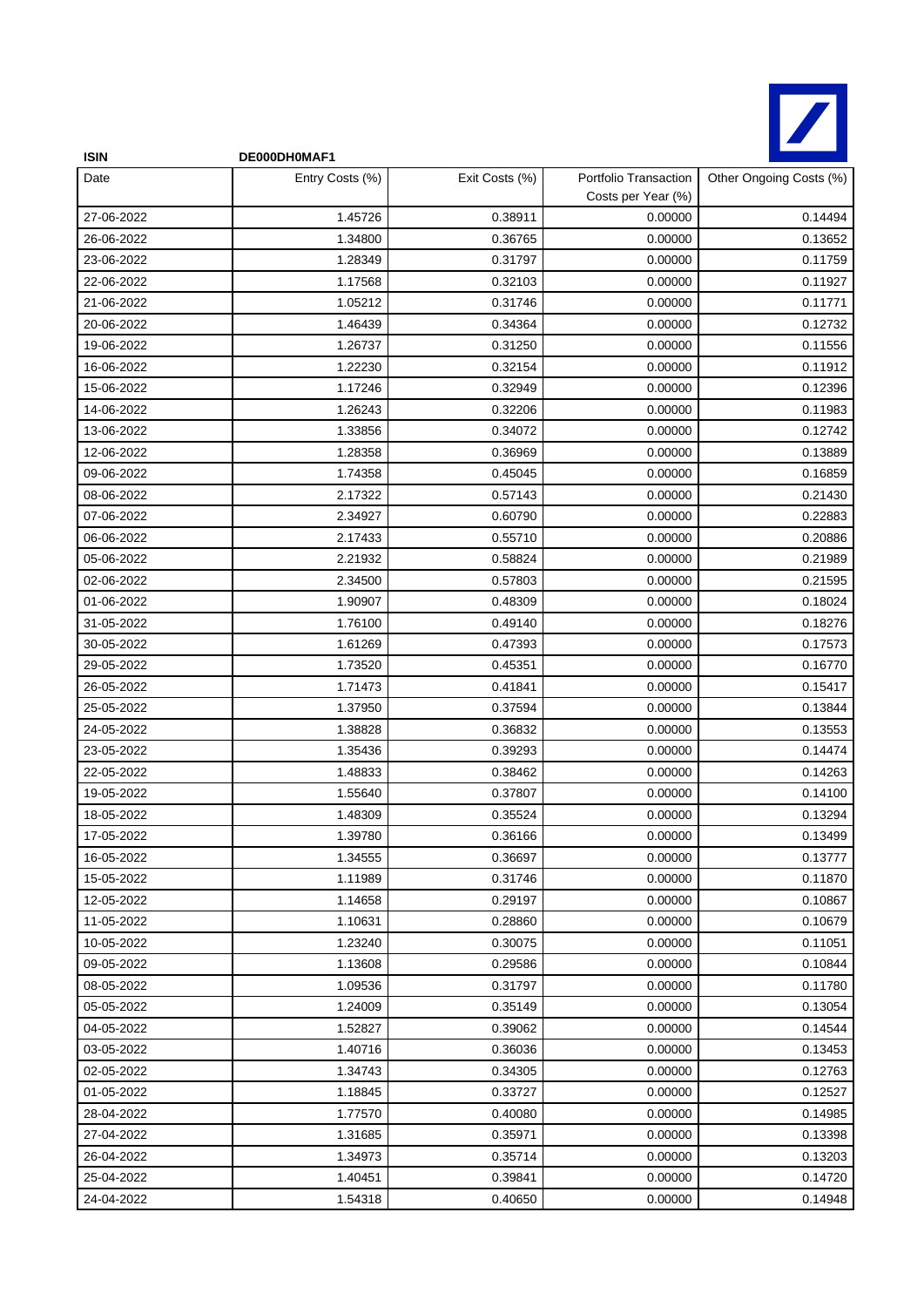| 21-04-2022 | 1.70590 | 0.47281 | 0.00000 | 0.17420 |
|------------|---------|---------|---------|---------|
| 20-04-2022 | 2.89041 | 0.66007 | 0.00000 | 0.24381 |
| 19-04-2022 | 2.23671 | 0.52219 | 0.00000 | 0.19283 |
| 18-04-2022 | 2.19452 | 0.51546 | 0.00000 | 0.19062 |
| 13-04-2022 | 1.91020 | 0.53333 | 0.00000 | 0.19563 |
| 12-04-2022 | 1.73809 | 0.46189 | 0.00000 | 0.16956 |
| 11-04-2022 | 1.53536 | 0.45249 | 0.00000 | 0.16532 |
| 10-04-2022 | 1.68171 | 0.49140 | 0.00000 | 0.17947 |
| 07-04-2022 | 1.79512 | 0.49751 | 0.00000 | 0.18246 |
| 06-04-2022 | 1.87897 | 0.53050 | 0.00000 | 0.19484 |
| 05-04-2022 | 2.20205 | 0.57971 | 0.00000 | 0.21351 |
| 04-04-2022 | 2.48353 | 0.64516 | 0.00000 | 0.23675 |
| 03-04-2022 | 2.33653 | 0.60423 | 0.00000 | 0.22001 |
| 31-03-2022 | 2.31926 | 0.58140 | 0.00000 | 0.21078 |
| 30-03-2022 | 2.11000 | 0.57971 | 0.00000 | 0.20856 |
| 29-03-2022 | 2.57828 | 0.61350 | 0.00000 | 0.22160 |
| 28-03-2022 | 2.25863 | 0.58140 | 0.00000 | 0.21213 |
| 27-03-2022 | 2.05475 | 0.58651 | 0.00000 | 0.21433 |
| 25-03-2022 | 1.82195 | 0.52493 | 0.00000 | 0.19054 |
| 24-03-2022 | 1.83141 | 0.50891 | 0.00000 | 0.18454 |
| 23-03-2022 | 1.68339 | 0.49140 | 0.00000 | 0.17771 |
| 22-03-2022 | 1.63923 | 0.47281 | 0.00000 | 0.17089 |
| 21-03-2022 | 1.97111 | 0.48426 | 0.00000 | 0.17421 |
| 18-03-2022 | 1.84634 | 0.46512 | 0.00000 | 0.16698 |
| 17-03-2022 | 1.77980 | 0.43573 | 0.00000 | 0.15614 |
| 16-03-2022 | 1.62107 | 0.39216 | 0.00000 | 0.14063 |
| 15-03-2022 | 1.28532 | 0.33389 | 0.00000 | 0.11816 |
| 14-03-2022 | 1.34151 | 0.37383 | 0.00000 | 0.13393 |
| 11-03-2022 | 1.36768 | 0.36166 | 0.00000 | 0.12904 |
| 10-03-2022 | 1.23850 | 0.34602 | 0.00000 | 0.12236 |
| 09-03-2022 | 1.39068 | 0.33727 | 0.00000 | 0.12016 |
| 08-03-2022 | 1.26187 | 0.33784 | 0.00000 | 0.12122 |
| 07-03-2022 | 1.49272 | 0.39683 | 0.00000 | 0.14377 |
| 04-03-2022 | 1.33342 | 0.38986 | 0.00000 | 0.13919 |
| 03-03-2022 | 2.21288 | 0.44843 | 0.00000 | 0.16044 |
| 02-03-2022 | 0.82539 | 0.39293 | 0.00000 | 0.13968 |
| 01-03-2022 | 0.96567 | 0.43103 | 0.00000 | 0.15170 |
| 28-02-2022 | 0.84361 | 0.37175 | 0.00000 | 0.13037 |
| 25-02-2022 | 0.71567 | 0.35088 | 0.00000 | 0.12248 |
| 24-02-2022 | 0.69861 | 0.35907 | 0.00000 | 0.12470 |
| 23-02-2022 | 1.08255 | 0.40323 | 0.00000 | 0.13984 |
| 22-02-2022 | 0.81482 | 0.38462 | 0.00000 | 0.13320 |
| 21-02-2022 | 0.82441 | 0.39216 | 0.00000 | 0.13551 |
| 18-02-2022 | 0.98160 | 0.41408 | 0.00000 | 0.14351 |
| 17-02-2022 | 0.81970 | 0.40080 | 0.00000 | 0.13881 |
| 15-02-2022 | 0.99576 | 0.39370 | 0.00000 | 0.13642 |
| 14-02-2022 | 0.77020 | 0.36496 | 0.00000 | 0.12619 |
| 11-02-2022 | 0.90530 | 0.38911 | 0.00000 | 0.13416 |
| 10-02-2022 | 0.83977 | 0.41929 | 0.00000 | 0.14446 |
| 09-02-2022 | 0.82213 | 0.39920 | 0.00000 | 0.13756 |
| 08-02-2022 | 0.90936 | 0.40984 | 0.00000 | 0.14163 |
| 07-02-2022 | 0.78987 | 0.38314 | 0.00000 | 0.13158 |
| 04-02-2022 | 0.78433 | 0.39604 | 0.00000 | 0.13574 |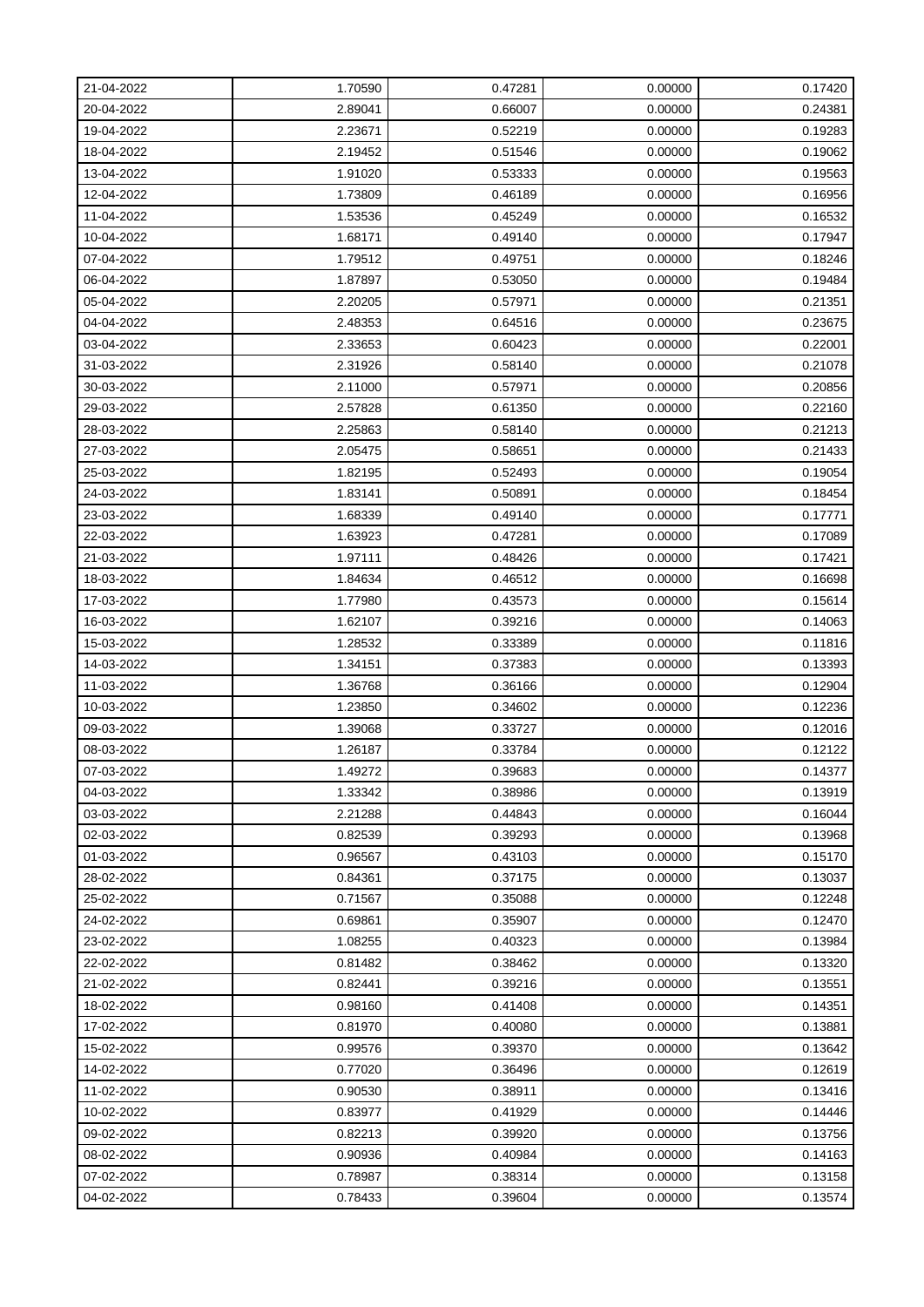| 03-02-2022 | 0.89301 | 0.39448 | 0.00000 | 0.13727 |
|------------|---------|---------|---------|---------|
| 02-02-2022 | 0.98695 | 0.39683 | 0.00000 | 0.13825 |
| 01-02-2022 | 1.04618 | 0.41322 | 0.00000 | 0.14459 |
| 31-01-2022 | 0.97493 | 0.37807 | 0.00000 | 0.13258 |
| 28-01-2022 | 0.80666 | 0.37383 | 0.00000 | 0.13121 |
| 27-01-2022 | 0.96725 | 0.39920 | 0.00000 | 0.14018 |
| 26-01-2022 | 1.02327 | 0.46083 | 0.00000 | 0.16194 |
| 25-01-2022 | 0.88226 | 0.41754 | 0.00000 | 0.14583 |
| 24-01-2022 | 0.99767 | 0.44843 | 0.00000 | 0.15674 |
| 21-01-2022 | 1.17101 | 0.49875 | 0.00000 | 0.17504 |
| 20-01-2022 | 1.34345 | 0.52770 | 0.00000 | 0.18555 |
| 19-01-2022 | 1.39094 | 0.53476 | 0.00000 | 0.18822 |
| 18-01-2022 | 1.27425 | 0.51151 | 0.00000 | 0.17874 |
| 17-01-2022 | 1.15596 | 0.51020 | 0.00000 | 0.17779 |
| 14-01-2022 | 1.42645 | 0.54348 | 0.00000 | 0.18933 |
| 13-01-2022 | 1.12556 | 0.53333 | 0.00000 | 0.18556 |
| 12-01-2022 | 0.99113 | 0.47506 | 0.00000 | 0.16576 |
| 11-01-2022 | 0.93268 | 0.41408 | 0.00000 | 0.14385 |
| 10-01-2022 | 0.92989 | 0.42283 | 0.00000 | 0.14716 |
| 07-01-2022 | 0.82615 | 0.36969 | 0.00000 | 0.12792 |
| 06-01-2022 | 0.79900 | 0.33841 | 0.00000 | 0.11650 |
| 05-01-2022 | 0.77200 | 0.37313 | 0.00000 | 0.12930 |
| 04-01-2022 | 0.73931 | 0.35907 | 0.00000 | 0.12420 |
| 03-01-2022 | 0.88107 | 0.39216 | 0.00000 | 0.13567 |
| 31-12-2021 | 0.69903 | 0.34722 | 0.00000 | 0.11939 |
| 30-12-2021 | 0.66256 | 0.33333 | 0.00000 | 0.11461 |
| 29-12-2021 | 0.65954 | 0.32626 | 0.00000 | 0.11222 |
| 28-12-2021 | 0.69866 | 0.33613 | 0.00000 | 0.11537 |
| 27-12-2021 | 0.74858 | 0.32310 | 0.00000 | 0.11083 |
| 23-12-2021 | 0.75323 | 0.32415 | 0.00000 | 0.11112 |
| 22-12-2021 | 0.61988 | 0.29806 | 0.00000 | 0.10183 |
| 21-12-2021 | 0.72553 | 0.28944 | 0.00000 | 0.09849 |
| 20-12-2021 | 0.64735 | 0.29112 | 0.00000 | 0.09943 |
| 17-12-2021 | 0.66197 | 0.33389 | 0.00000 | 0.11449 |
| 16-12-2021 | 0.71492 | 0.33501 | 0.00000 | 0.11508 |
| 15-12-2021 | 0.68075 | 0.30912 | 0.00000 | 0.10592 |
| 14-12-2021 | 0.78914 | 0.32573 | 0.00000 | 0.11196 |
| 13-12-2021 | 0.81743 | 0.34843 | 0.00000 | 0.12056 |
| 10-12-2021 | 0.88059 | 0.35778 | 0.00000 | 0.12384 |
| 09-12-2021 | 0.92013 | 0.37879 | 0.00000 | 0.13117 |
| 08-12-2021 | 0.75227 | 0.38241 | 0.00000 | 0.13313 |
| 07-12-2021 | 0.92162 | 0.35524 | 0.00000 | 0.12318 |
| 06-12-2021 | 0.82683 | 0.32520 | 0.00000 | 0.11172 |
| 03-12-2021 | 0.71771 | 0.31397 | 0.00000 | 0.10760 |
| 02-12-2021 | 0.68151 | 0.32895 | 0.00000 | 0.11287 |
| 01-12-2021 | 0.74143 | 0.33841 | 0.00000 | 0.11636 |
| 30-11-2021 | 0.73995 | 0.32103 | 0.00000 | 0.10961 |
| 29-11-2021 | 0.73906 | 0.34364 | 0.00000 | 0.11860 |
| 26-11-2021 | 0.62143 | 0.33501 | 0.00000 | 0.11568 |
| 25-11-2021 | 0.91105 | 0.37665 | 0.00000 | 0.13155 |
| 24-11-2021 | 0.74068 | 0.36630 | 0.00000 | 0.12764 |
| 23-11-2021 | 0.81614 | 0.34364 | 0.00000 | 0.11889 |
| 22-11-2021 | 0.88437 | 0.38314 | 0.00000 | 0.13326 |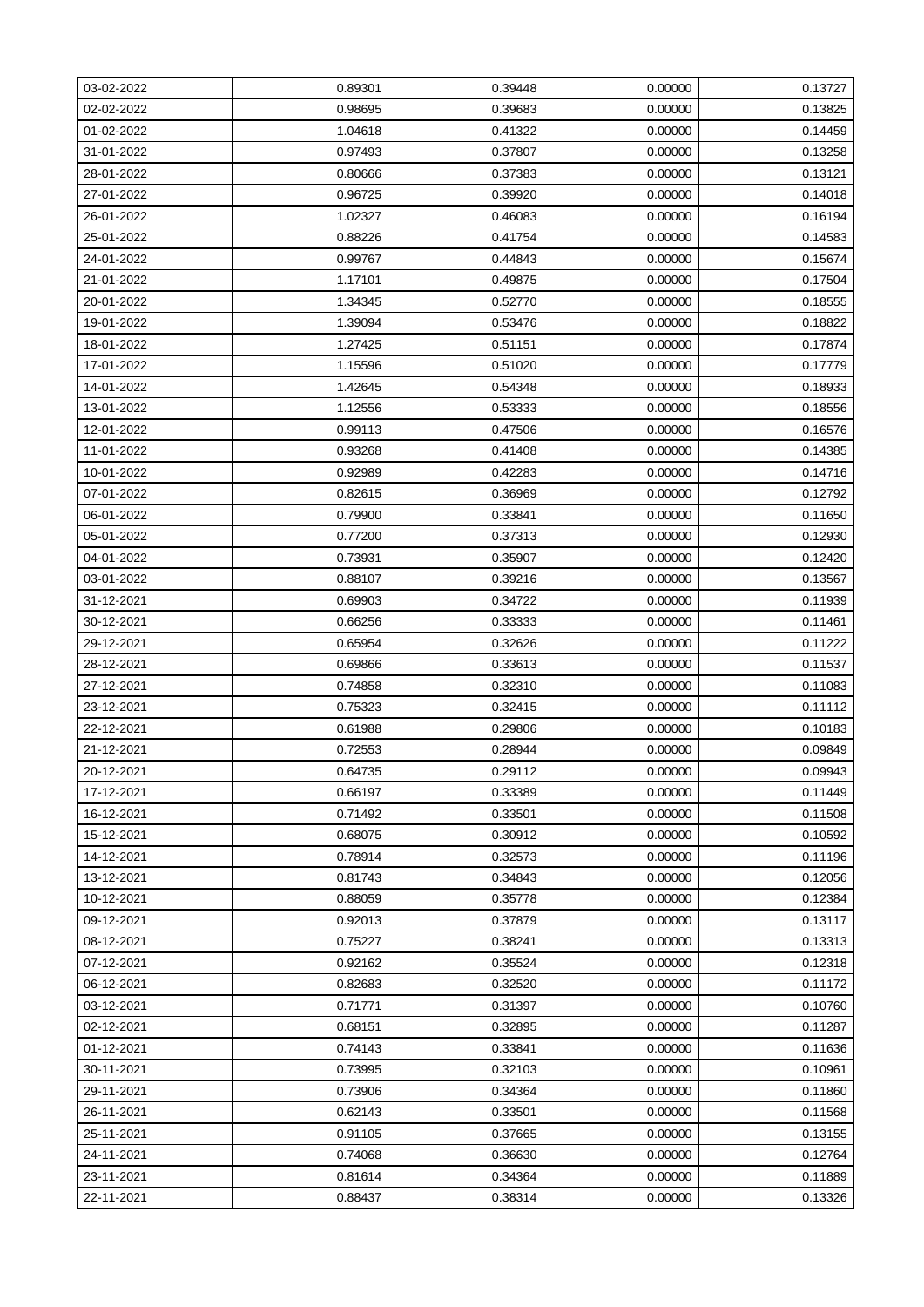| 19-11-2021 | 0.81578 | 0.39761 | 0.00000 | 0.13807 |
|------------|---------|---------|---------|---------|
| 18-11-2021 | 0.94165 | 0.39841 | 0.00000 | 0.13833 |
| 17-11-2021 | 0.88816 | 0.43478 | 0.00000 | 0.15180 |
| 16-11-2021 | 0.91329 | 0.44444 | 0.00000 | 0.15480 |
| 15-11-2021 | 1.08237 | 0.44944 | 0.00000 | 0.15543 |
| 12-11-2021 | 0.97216 | 0.40568 | 0.00000 | 0.13949 |
| 11-11-2021 | 0.95054 | 0.44444 | 0.00000 | 0.15337 |
| 10-11-2021 | 1.35001 | 0.53333 | 0.00000 | 0.18380 |
| 09-11-2021 | 1.08618 | 0.52083 | 0.00000 | 0.17909 |
| 08-11-2021 | 1.17574 | 0.50505 | 0.00000 | 0.17372 |
| 05-11-2021 | 1.03421 | 0.48900 | 0.00000 | 0.16835 |
| 04-11-2021 | 1.08660 | 0.54645 | 0.00000 | 0.18886 |
| 03-11-2021 | 1.13341 | 0.54348 | 0.00000 | 0.18714 |
| 02-11-2021 | 1.08213 | 0.54945 | 0.00000 | 0.18921 |
| 01-11-2021 | 1.35193 | 0.55866 | 0.00000 | 0.19301 |
| 28-10-2021 | 1.47409 | 0.61162 | 0.00000 | 0.21028 |
| 27-10-2021 | 1.32257 | 0.57471 | 0.00000 | 0.19843 |
| 26-10-2021 | 1.32121 | 0.54054 | 0.00000 | 0.18589 |
| 25-10-2021 | 1.38920 | 0.56338 | 0.00000 | 0.19407 |
| 24-10-2021 | 1.32106 | 0.61162 | 0.00000 | 0.21039 |
| 21-10-2021 | 1.35732 | 0.60976 | 0.00000 | 0.21006 |
| 20-10-2021 | 1.43528 | 0.60606 | 0.00000 | 0.20880 |
| 19-10-2021 | 1.24622 | 0.59524 | 0.00000 | 0.20512 |
| 18-10-2021 | 1.72813 | 0.62696 | 0.00000 | 0.21589 |
| 17-10-2021 | 1.06369 | 0.54945 | 0.00000 | 0.18923 |
| 14-10-2021 | 1.58524 | 0.59701 | 0.00000 | 0.20598 |
| 13-10-2021 | 1.45369 | 0.53476 | 0.00000 | 0.18368 |
| 12-10-2021 | 1.07874 | 0.49383 | 0.00000 | 0.16983 |
| 11-10-2021 | 0.99474 | 0.46948 | 0.00000 | 0.16089 |
| 10-10-2021 | 1.12585 | 0.48662 | 0.00000 | 0.16686 |
| 07-10-2021 | 0.88859 | 0.41408 | 0.00000 | 0.14120 |
| 06-10-2021 | 0.81842 | 0.39683 | 0.00000 | 0.13459 |
| 05-10-2021 | 0.81436 | 0.36969 | 0.00000 | 0.12502 |
| 04-10-2021 | 0.80184 | 0.38986 | 0.00000 | 0.13183 |
| 03-10-2021 | 0.81070 | 0.38023 | 0.00000 | 0.12820 |
| 30-09-2021 | 0.65552 | 0.33501 | 0.00000 | 0.11233 |
| 29-09-2021 | 0.71973 | 0.33784 | 0.00000 | 0.11308 |
| 28-09-2021 | 0.74183 | 0.35088 | 0.00000 | 0.11706 |
| 27-09-2021 | 0.84552 | 0.37106 | 0.00000 | 0.12415 |
| 26-09-2021 | 0.91454 | 0.36630 | 0.00000 | 0.12230 |
| 23-09-2021 | 0.78633 | 0.34843 | 0.00000 | 0.11551 |
| 22-09-2021 | 0.95811 | 0.35778 | 0.00000 | 0.11893 |
| 21-09-2021 | 0.77484 | 0.31056 | 0.00000 | 0.10209 |
| 20-09-2021 | 0.78208 | 0.32626 | 0.00000 | 0.10761 |
| 19-09-2021 | 0.63483 | 0.31008 | 0.00000 | 0.10203 |
| 16-09-2021 | 0.77358 | 0.36563 | 0.00000 | 0.12113 |
| 15-09-2021 | 0.87845 | 0.36765 | 0.00000 | 0.12180 |
| 14-09-2021 | 0.73712 | 0.35461 | 0.00000 | 0.11668 |
| 13-09-2021 | 0.84667 | 0.36496 | 0.00000 | 0.12030 |
| 12-09-2021 | 0.75698 | 0.35461 | 0.00000 | 0.11704 |
| 09-09-2021 | 0.93595 | 0.38314 | 0.00000 | 0.12644 |
| 08-09-2021 | 0.82745 | 0.33956 | 0.00000 | 0.11151 |
| 07-09-2021 | 0.79050 | 0.34602 | 0.00000 | 0.11360 |